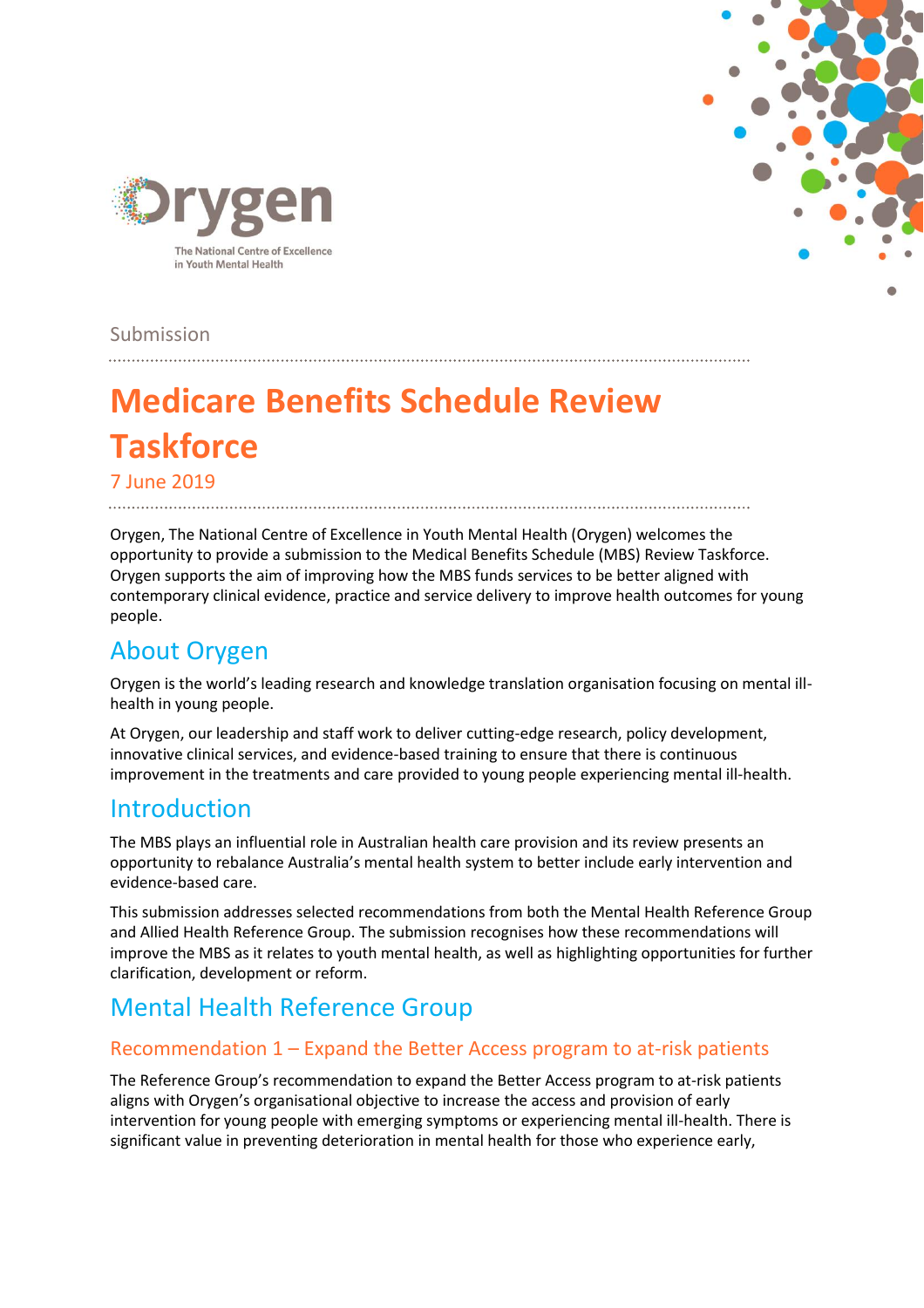subdiagnostic symptoms, and for those who have recovered from a previous mental health disorder but remain at-risk of relapse without adequate maintenance of care. Reducing the minimum threshold to access support removes a significant barrier to help-seeking and could enable greater preventative behaviours in the broader community.

Nevertheless, there are a number of considerations that must be taken into account when expanding the criteria for at-risk patients to access medical therapies. These include:

- Defining the "at-risk" category. The definition must be clearly articulated and should not include those who would be better suited to accessing nonmedical interventions, such as supportive or community counselling services provided via alternate funding streams or agencies.
- Considering potential perverse outcomes. There is an existing under-supply of experienced, specialist mental health practitioners in Australia. Expanding the criteria for Better Access to include at-risk patients may result in parts of this workforce reorientating their service provision to treat a majority of lower risk clients.

While Orygen recognises the merit in expanding access to at-risk young people, the focus of MBS reforms should prioritise access to early interventions for those with a diagnosed mental illness and for those presenting with increasing severity through the provision of evidence-based treatments.

#### Recommendation 2 – Increase the maximum number of sessions per referral

Increasing the maximum number of sessions per referral, from six to 10, is an important step in helping to simplify and streamline access to support. Requiring a second referral to access additional sessions can create a barrier for young people.

Transferring the responsibility for communicating with general practitioners (GPs) to a mental health provider removes this burden for young people and ensures that the referral loop is closed, without the need for young people to repeat their story to multiple service providers.

In addition to items providing access to *more* sessions, there should be items that allow for *longer*  consultations. There may be particular indications for the provision of an item number to be used for longer consultations, particularly where the young person may be presenting in crisis, with a deteriorating mental state that requires referral and/or transfer of care to a specialist provider and/or setting, or other presentations that require a more lengthy consultation.

More details are required on how increasing the number of sessions will incorporate team-based treatment, care and integration with community agencies and support systems. The Reference Group should:

- consider requiring a clearly defined central clinical governance structure and an expected minimum level of communication between practitioners. For example, any communication between the GP and mental health practitioner should involve sharing assessment and diagnosis, treatment plan and estimated treatment timeline.
- ensure standardised communication by developing a template that outlines required information. The current quality and standard of communication between providers warrants review.
- stipulate that communication between service providers should occur after the first treatment session, rather than the fourth session, to ensure the referred patient has accessed the referral and the GP is immediately appraised of the proposed treatment plan. As the GP is responsible for the overall provision of clinical care, there should be an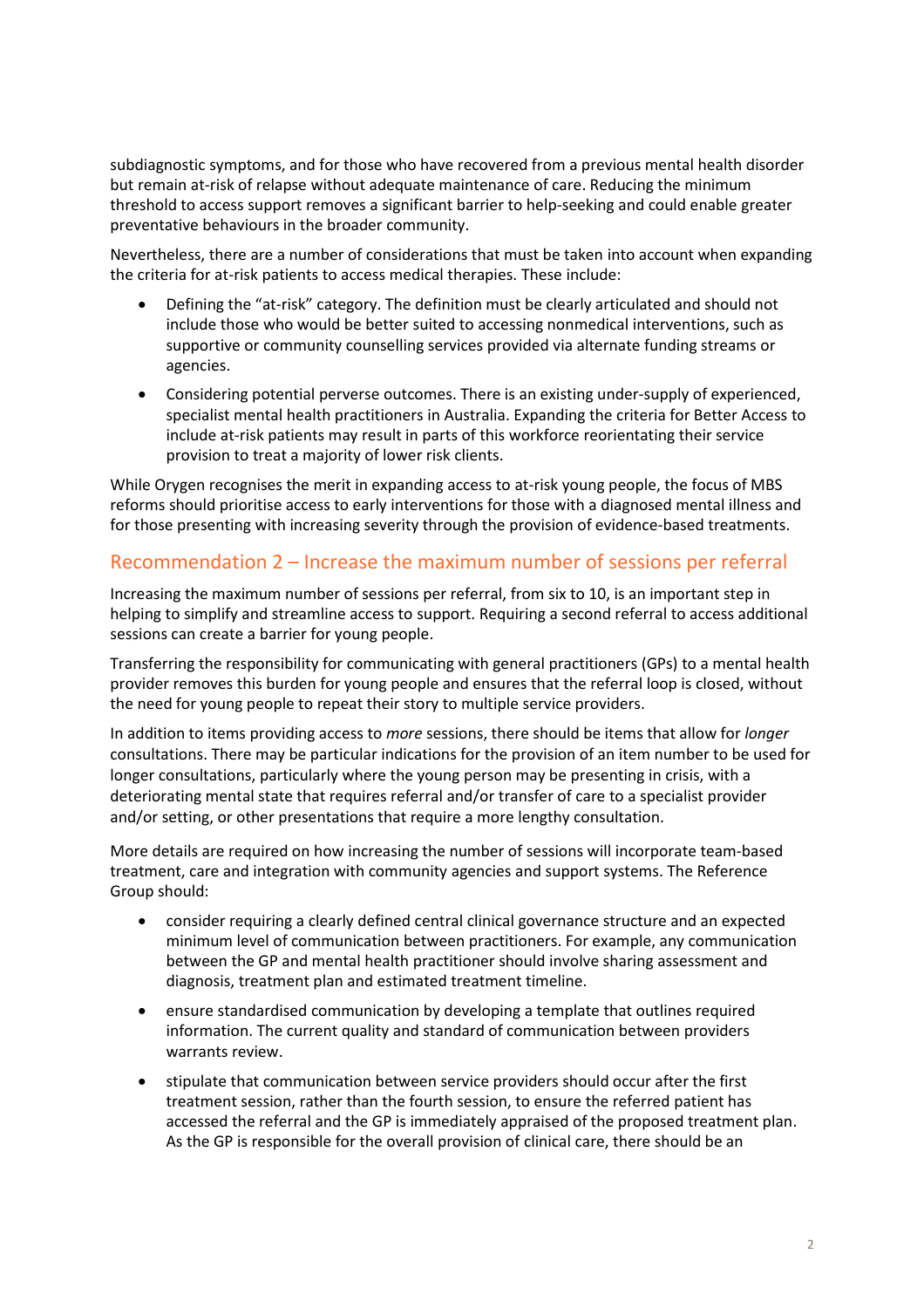additional check-in point after several sessions to review; the implementation and currency of the original treatment plan and a patient's response to treatment.

- outline how the My Health Record system can be used to manage and coordinate communication between GPs, allied health practitioners and treatment teams, in order to provide more holistic team-based care.
- explore potential enablers to encourage patients, particularly young people, to receive their treatment and health care from one primary health care practitioner; and to strengthen practitioner capacity and confidence to provide holistic care. Many young people speak about using multiple GPs for various health concerns, including their mental, physical and sexual health needs, resulting in practitioners having less awareness of their overall health risks and comorbid conditions.

### Recommendation 3 – Introduce a 3-tiered system for access to Better Access sessions for patients with a diagnosed mental illness

This recommendation aligns with the progression of mental illness outlined in the clinical staging model. The clinical staging model creates more opportunities for practitioners to pre-empt, delay or avert progression from earlier stages of mental ill-health.

The Better Access model is already capable of providing assistance to those with mild symptoms and low-level needs. The recommendation to introduce a tiered system of care would enable appropriate levels of care for young people with moderate levels of mental ill-health and diagnosed disorders. Generally, these young people are too unwell to be provided effective services through the primary mental health system, but are not acutely unwell enough to access state/territory based care. The provision of tiered levels of care will enable better support for this 'missing middle'.

More detail is required on the mechanism through which the need for additional sessions, due to increasing severity, would be assessed and activated. The Reference Group outlines that this should be completed by a GP. However, for patients with severe or complex needs, especially with physical and mental health comorbidities, a GP may not be able to provide the specialist knowledge necessary to develop a holistic treatment plan. The Reference Group should consider whether a practitioner with more advance practice skills, such as a psychiatrist, would be better placed to provide this kind of assessment. The specialist opinion would then inform a GPs continued care provision and decision-making regarding access to a higher tier of care. Orygen recognises that within different workforces there are competing interests over MBS items, but the Reference Group must look at which disciplines can operate effectively, safely and skilfully within the *appropriate scope of practice* necessary to provide the patient with a holistic, evidence-based treatment within a team setting as the key driver in decision-making on this issue.

The Reference Group could better outline how it will guarantee a patient's access to greater teambased care and integrated care models, such as those operating within headspace centres, as part of the expanded 3-tiered system. They should also outline how this recommendation augments the current 'more of the same' available to patients with complex needs.

Simply expanding access to a greater number of sessions will not address the workforce or service shortfalls that currently see this group missing out on the support and care they need. Consideration is also required in how mental health providers deliver clear messaging around the number of sessions patients will be able to access at the start of the referral. This is particularly important for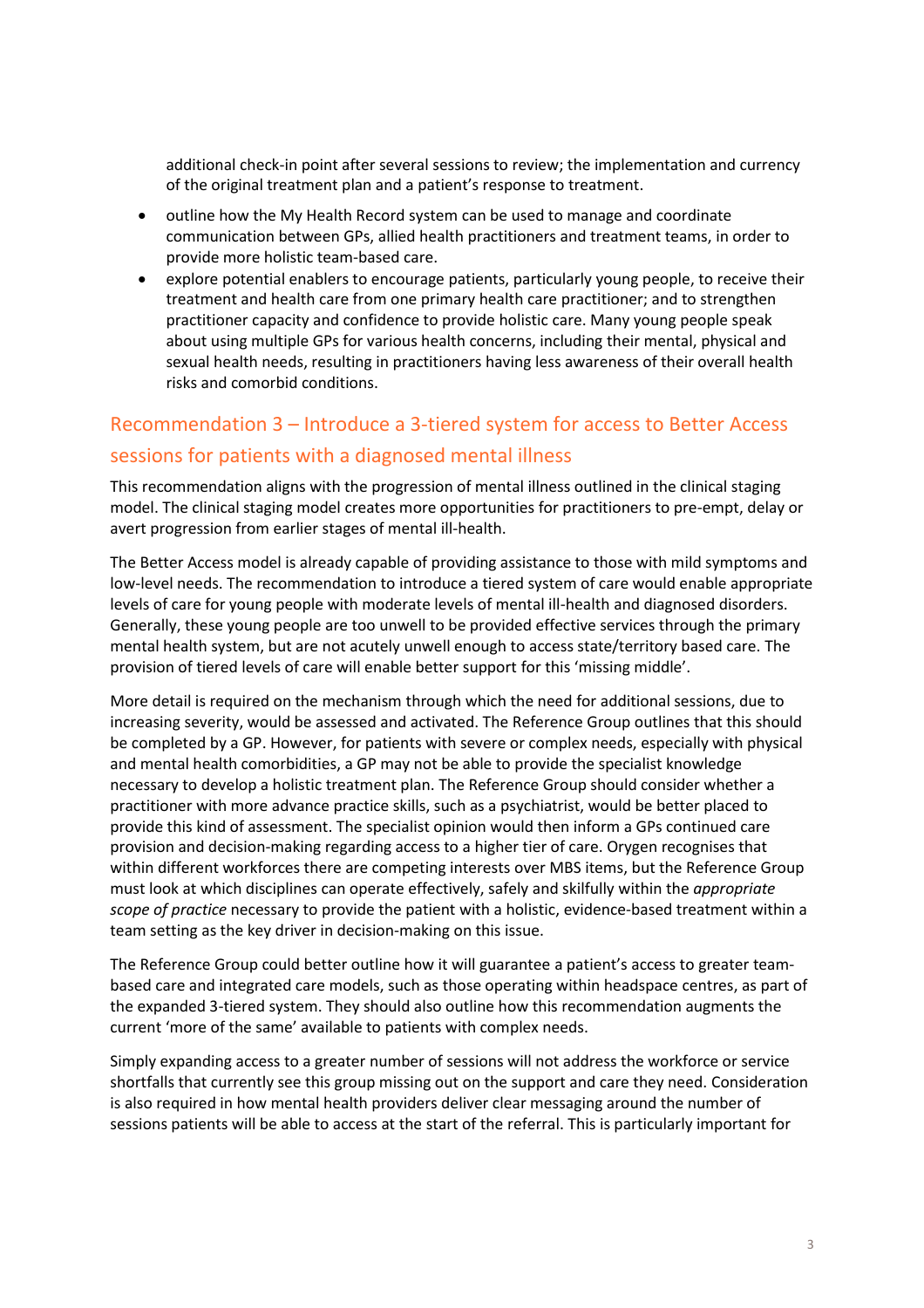young people who are inclined to spread out or reserve their available sessions to ensure they have access to services when they need them most.

# Recommendation 4 – Establish a new working group or committee to review access to, and rebates for, Better Access sessions delivered by different professional groups

Orygen supports the creation of a new working group made up of independent individuals with subject matter expertise who can provide routine in-depth analysis of the risks, issues and opportunities necessary for reviewing MBS items. A skills matrix approach should be applied to the make-up of this group and it should be assured that all members can demonstrate relevant skills and an understanding of the health system, particularly regarding primary care.

The group would primarily be dealing with issues relating to the government's funding and investment in various rebates. Therefore, all members would have to be able to demonstrate relevant skills and an understanding of:

- the nature of the evidence-based clinical interventions to be delivered (and the associated base costs of these)
- an awareness of the scope of practice and regulatory and accreditation frameworks that dictate who can deliver these, and contemporary business practices and models in primary health care
- financial analysis skills.

It is essential that each member of the new working group is independent and does not represent the interests of any particular professional group. The group should also include consumer representation membership, particularly young people with lived experience of mental ill-health.

### Recommendation 5 – Reduce the minimum number of participants in group sessions

The recommendation to reduce the minimum number of participants in group sessions may help create safer environments for group therapy, including those facilitated for young people. Young people in these group sessions may be at-risk due to lower representation, for example due to cultural, language, sexuality and other forms of diversity. Reducing requirements on group sizes would also increase the opportunity to provide group sessions in rural and remote areas with a smaller population base.

Simply reducing the number of people required to claim a group session rebate will not deliver value for money. The Reference Group should investigate the feasibility of linking this item to geographical locations or safety of young people to ensure it is being used by practitioners for these reasons. The Reference Group should also further interrogate the evidence to determine what the optimal size of groups are in group based interventions. In some circumstances the reduction of group size may impact on the efficacy of the intervention.

Clarification is required as to whether this item refers to the minimum number of attendees per group, or refers to the minimum number of participants registered to attend the group. This is an important distinction, particularly for services with MBS based funding models that can be negatively impacted by how many participants attend a group session.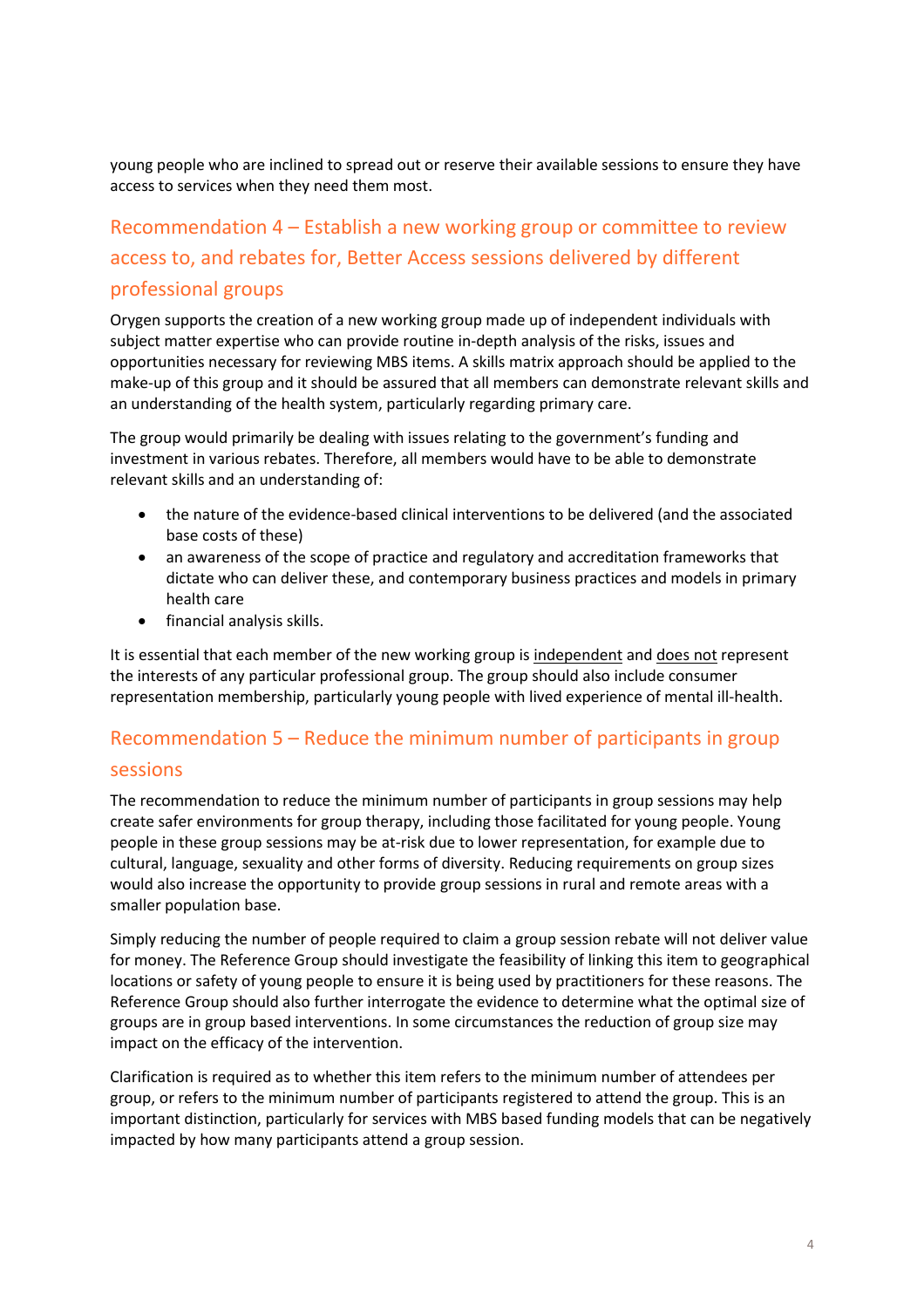#### Recommendation 7 – Enable family and carers to access therapy

Orygen has interpreted this recommendation to be about the inclusion of support people to inform treatment provision through review of therapeutic progress and outcomes.

A broader definition of support person is required that includes groups such as siblings, partners, housemates and extended family, ensuring those involved in the patient's care are their preferred option. This is especially important for young people for whom a family member and/or carer may not be their preferred or ideal representative. Involving preferred support people in a young person's therapy is seen as a positive option by many young people, and practitioners and service providers recognise the superior outcomes that involvement can provide. Further, the Reference Group should give greater consideration for those young people aged between 14 and 18 years, who have the right to control their health records and health care decisions, but who are not the legal point of contact due to their age. Consideration also needs to be given to young people who have been assessed to be "mature minors". Their right to select preferred support people should be respected, but also outlined in the claim guidelines.

The Reference Group has not identified a maximum number of support people who can be present, nor defined whether the number of participants would effect the rebate payment.

#### Recommendation 8 – Measure Better Access outcomes

The Reference Group's recommendation to develop standardised, comprehensive outcome measures will better ensure that the Australian Government's investment in mental health results in improved outcomes. However, the Reference Group does not provide a clear explanation of where this information will be stored, how a central information depository will be kept secure, or how it will manage and share access among key stakeholders.

Currently, there is no overarching system to allow this recommendation to be implemented nor guidelines as to how and for what purpose data will be collected and when and by whom this would be accessible. Further, for youth-specific outcomes, there is still no nationally agreed upon standardised age range, with existing data sets measuring 12-18 years, 14-24 years and 18-24 years.

The inclusion of outcome measures in the MBS should be developed within the context of existing policies, practices and databases. If new measures are to be developed, the Reference Group should investigate ways to use existing compulsory reporting mechanisms and databases (i.e. referrals, mental health treatment plans). The new working group or committee identified in recommendation 4 should be consulted in the development and/or implementation of outcome measures in MBS items for mental health services.

Any outcome measures developed and/or implemented must recognise that patient-assessed outcomes can create a potential barrier in therapeutic practice, as these can be an additional burden and take time away from therapy. For young people, outcome evaluation processes should be relevant and include measures they deem beneficial.

#### Recommendation 9 – Update treatment options

There is an opportunity to expand current treatment options through packages of care to support a more holistic response to an individual's mental health needs. These treatment options should include exercise physiology, dietetics, speech pathology and neuropsychologists (for the purpose of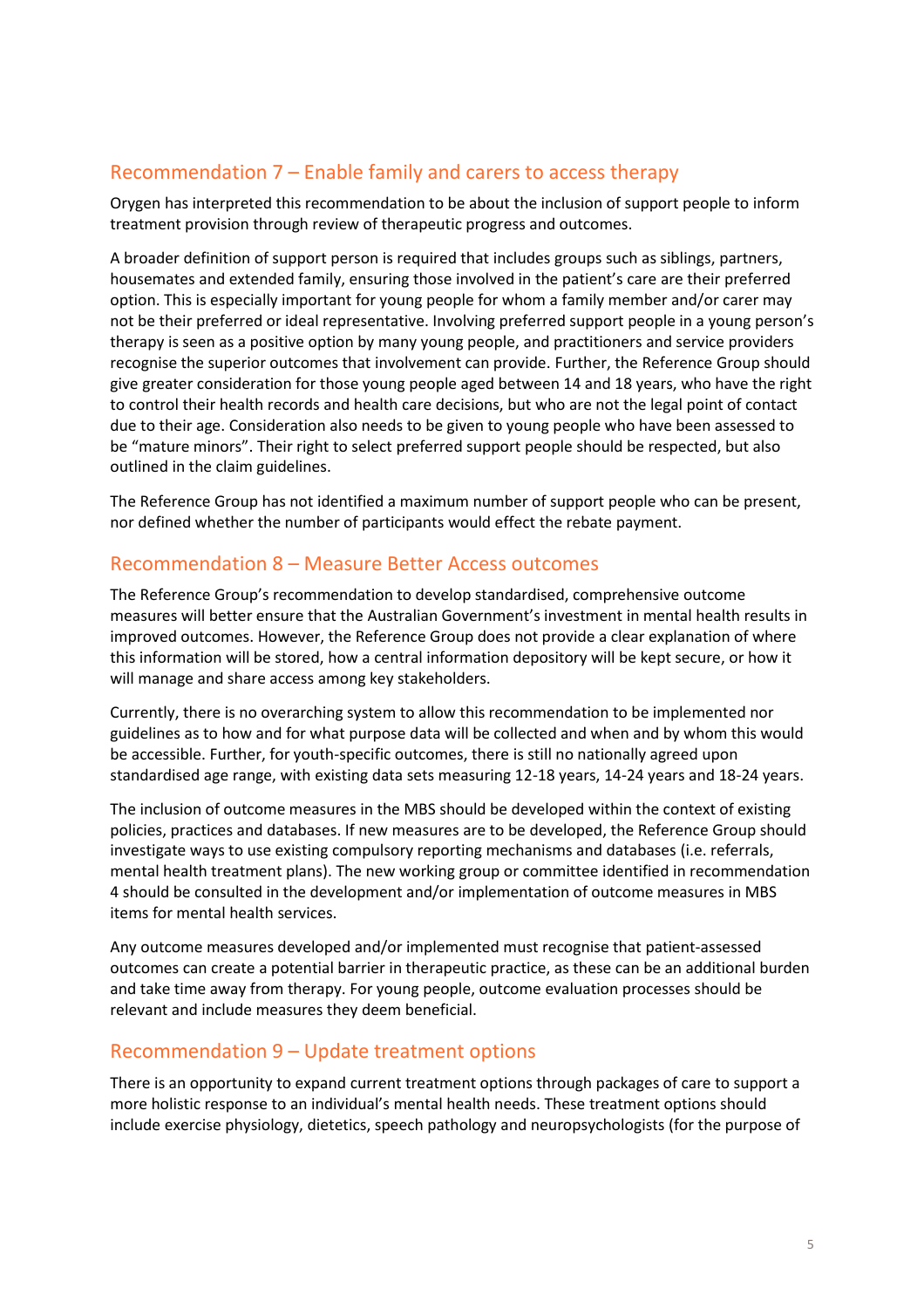receiving neurological assessments) to help inform the selection of more targeted treatment approaches for an individual. Implementing packages of care, coordinated by a GP in consultation with specialists, would ensure an appropriate level of care is provided and that treatment is in concordance with available evidence.

In addition to adding therapies with National Health and Medical Research Council Level I and Level II evidence to the list of approved therapies under Better Access; existing therapies on this list should be reviewed for concordance with National Health and Medical Research Council Level I and Level II evidence requirements.

## Recommendation 10 – Unlink GP focused psychological strategy (FPS) items from M6 and M7 items

Orygen interprets the intention of this recommendation as being; to increase access to psychological treatment through general practice as an enabler of treatment provision to young people "at-risk" of mental ill-health (Recommendation 1). Access to these MBS items would still be through a Mental Health Treatment Plan (MHTP).

In relation to Recommendation 3, the increase in sessions for young people with an increased severity of mental disorder requires a corresponding increase in treatment specialisation. An increase in the number of sessions available through items 2721–2727 would not provide this level of care and, therefore, does not need to be increased.

As the Reference Group outlines, GPs are well placed to offer lower-intensity interventions for less severe, high-prevalence conditions like depression and anxiety, freeing up other resources to be offered to patients where the potential benefit is much greater. Increased uptake of these items would also enable improved patient access to psychological interventions, where specialist service options are limited, such as in rural and remote areas.

This recommendation highlights an opportunity to further modify MBS items relating to provision of GP services in youth mental health service platforms, such as headspace, to encourage increased GP participation in multidisciplinary, holistic, early intervention care settings.

The Reference Group should take the opportunity to further develop or create additional items that address the current lack of incentives for GPs working with young people with mental health issues, as this creates a significant service gap and puts additional pressure on the existing workforce.

### Recommendation 11 – Encourage coordinated support for patients with chronic illness and patients with mental illness

Mental ill-health can be comorbid with chronic physical illness. The recommendation is concerned with the interaction of GP Management Plans (GPMPs) and MHTPs to remove the risk of duplication or the inclusion of mental health care taking up sessions for physical health care under a GPMP.

The larger issue is how to coordinate communication between specialists to enable a treatment plan that takes into account all perspectives and options. Case conferences are intended to enable communication between health practitioners to ensure patient's multidisciplinary care needs are met through a planned and coordinated approach. However, current MBS items only provide a rebate to medical practitioners coordinating a conference.

Current MBS items also only provide a rebate for coordination, not for participation. Other participating health practitioners cannot claim payment for time spent preparing for and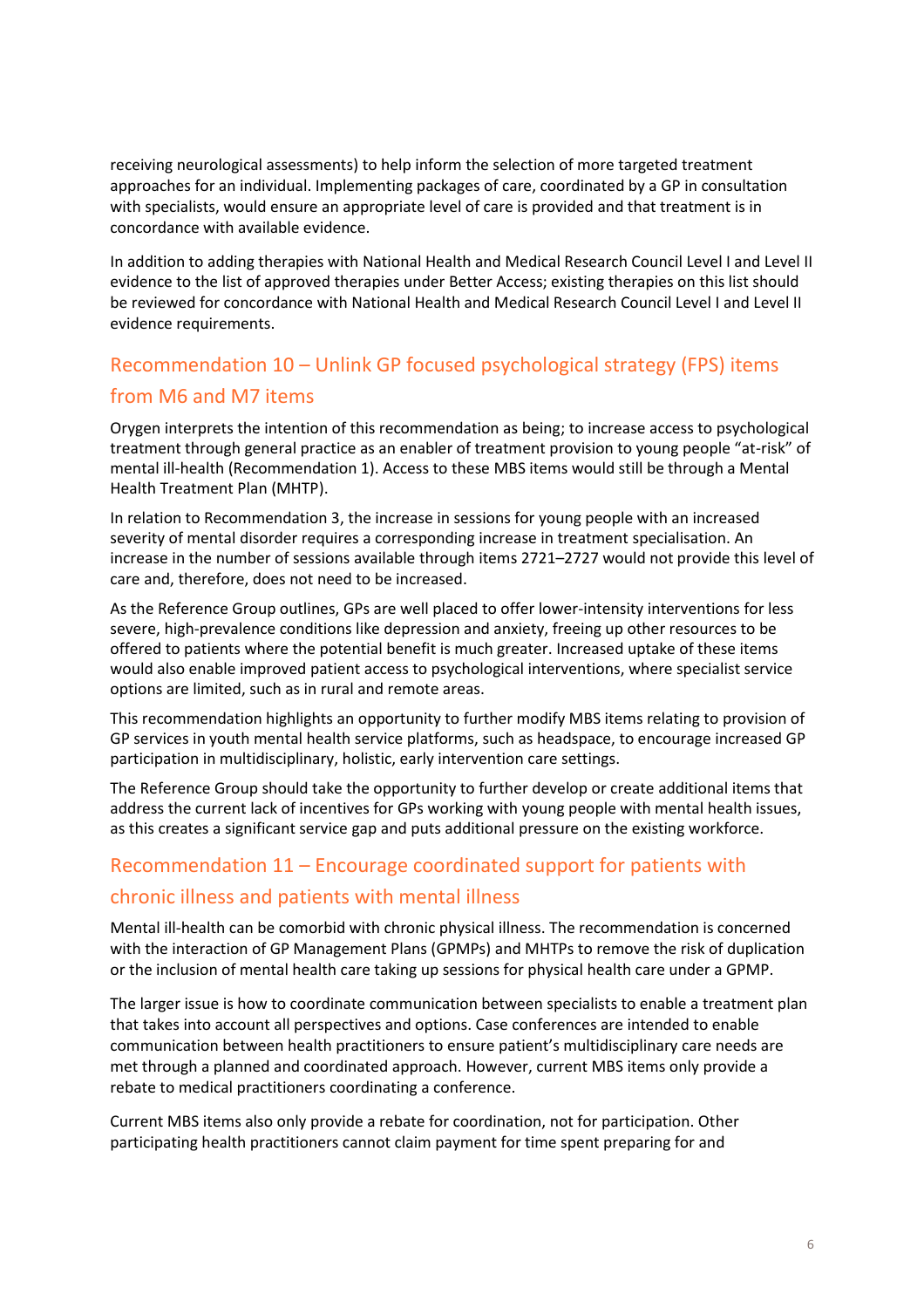participating in a case conference. This is a barrier to participation for private providers and can mean the requisite three health practitioners is not achieved, voiding the coordination rebate claim. MBS items for case conferencing need to be reviewed to better enable communication between specialists to ensure treatment through a GPMP and/or MHTP is coordinated.

### Recommendation 12 – Promote the use of digital mental health and other lowintensity treatment options

The rationale provided for promoting the use of digital mental health and other low-intensity treatment options were cost-effectiveness and access advantages, with the conclusion that 'effective digital solutions exist'. The recommendation groups together digital mental health and low-intensity treatment. The two need to be considered separately as the respective evidence-bases differ.

While there has been a rapid expansion in digital mental health treatment options, there has not been a matching expansion in available evidence. The evaluation of digital treatment options and development of an evidence-base is a more involved process. Digital technologies have the potential to drive a revolution in mental health care by enhancing the accessibility, impact and costeffectiveness of youth mental health services, but implementation and delivery must be evidencebased. The development of evidence-informed guidelines and an ongoing process of reviewing emerging options is required before digital mental health treatment options can be promoted.

The evidence-base for low-intensity treatment options is more advanced. Where effectiveness is proven brief, low-intensity treatment options can be promoted.

#### Recommendation 13 – Support access to mental health services in residential

#### aged care

The Australian Government acknowledges that a small number of young people with a disability who have high or complex health needs reside in residential aged care due to a lack of suitable housing. While the government has an action plan to address this issue, it is important that these young people have access to appropriate mental health services.

The recommendations for supporting access to mental health services in residential aged care should be equally applied in all forms of supported accommodation.

A lived experience of mental ill-health can make an individual aware of others mental health needs and many young people support increased access to mental health services for residential aged care. Providing young people, who may have grandparents and other relatives in aged care, with an assurance that they too will have access to mental health care, is important.

#### Recommendation 14 – Increase access to telehealth services

Orygen supports the Reference Group's recommendation for a review into the recently announced expansion of mental health telehealth services in rural and remote areas.

This review should assess whether the expansion has delivered intended outcomes, as well as highlight how it plans on addressing barriers to accessing telehealth services. These barriers include: practical infrastructure solutions and connectivity issues, training opportunities to develop their capacity to use new and emerging telehealth technologies, and more support to integrate telehealth with existing community services.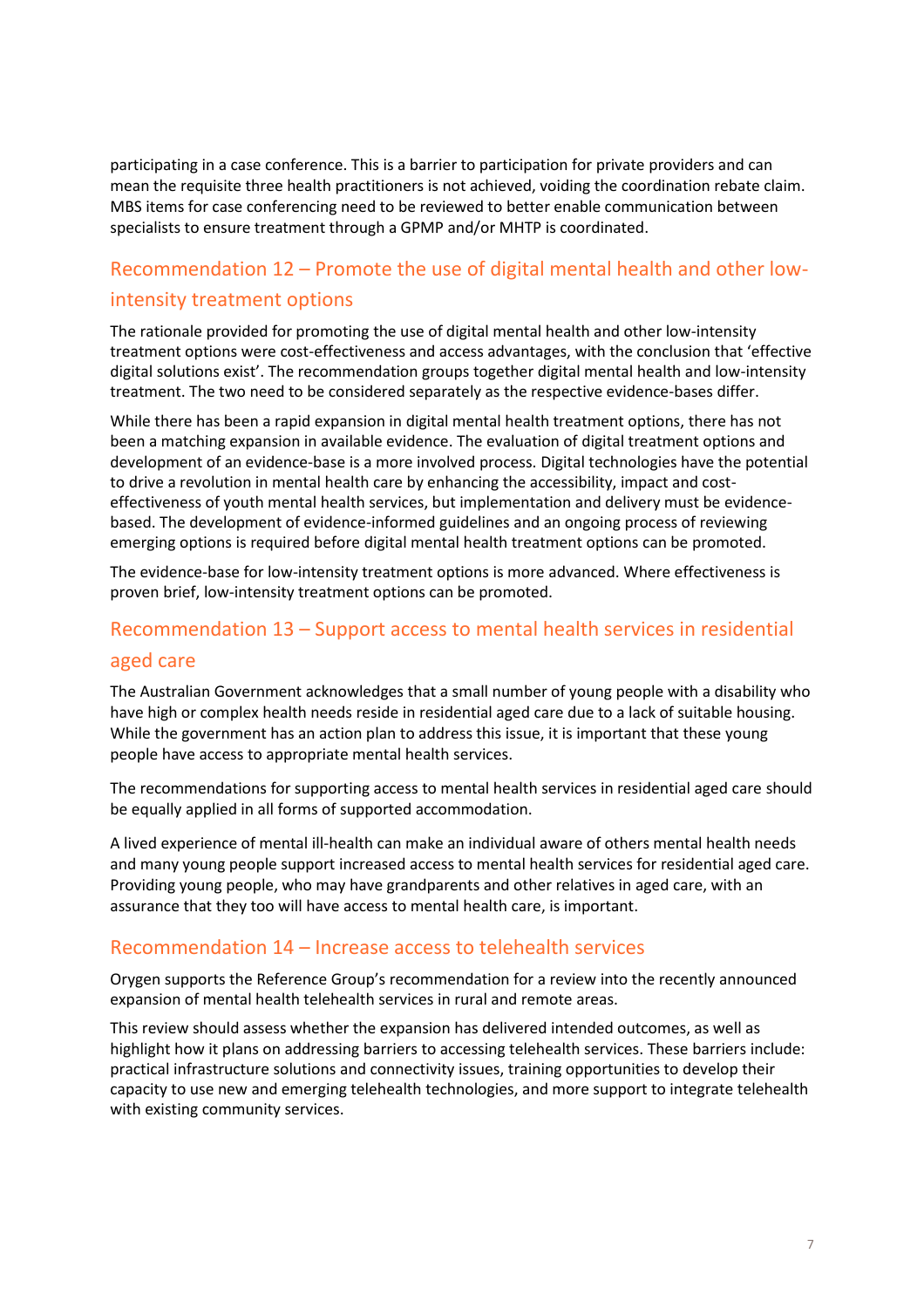Barriers to access exist for young people in urban centres as well. For example, service availability, transport options and time requirements can be barriers to access for young people living in under serviced suburbs and in growth corridors. Service choice should not be a privilege based on where a person lives or the service they can afford.

Preferences for treatment delivery is also an issue in evaluating policies to increase access to telehealth services. The acceptance and response to face-to-face and telehealth therapy by young people will vary, necessitating that both options must be available. Many telehealth services cost consumers the same as a traditional face-to-face services, which some feel does not represent value for money.

The appropriateness of telehealth for different stages of treatment also needs to be considered within the review. The original telehealth policy required a minimum number of face-to-face appointments and stipulated when they needed to be implemented. This approach recognised the benefits of face-to-face delivery for (1) establishing a therapeutic relationship, and (2) clinical assessments.

There is an opportunity for the review to explore additional options for providing mental health services to those in rural and remote regions, particularly young people. These include increasing access to mobile clinics, delivering training and formal opportunities to develop skills and competencies in mental health and crisis support to build capacity at a local level, and better incentivising of mental health providers to deliver services in these areas.

Finally, telehealth supports must be relevant and culturally responsive, in order to facilitate rapport in patient-practitioner relationships. A requirement that patients and practitioners meet in person, at a minimum biannually, would assist this rapport building and may increase both access and acceptability of telehealth.

# Allied Health Reference Group

Recommendations from the Allied Health Reference Group amend existing items and create new items with the intention of ensuring the MBS aligns with current clinical guidelines. Not all recommendations pertain to mental health disorders or professional disciplines and have not been addressed.

# Recommendation 1 – Introduce initial assessment appointments of more than 40 minutes for allied health professionals

Orygen supports the introduction of a minimum 40 minutes initial assessment appointment under a GPMP. This recommendation recognises the need for allied health professionals to undertake initial assessments and the time required to conduct these.

GPMP assessment conclusions should be communicated with other specialists and the referring medical practitioner to enable a team-based approach and treatment coordination.

In addition to providing sufficient time to adequately assess a patient's therapeutic needs, this length of time enables a practitioner to begin developing patient-practitioner rapport.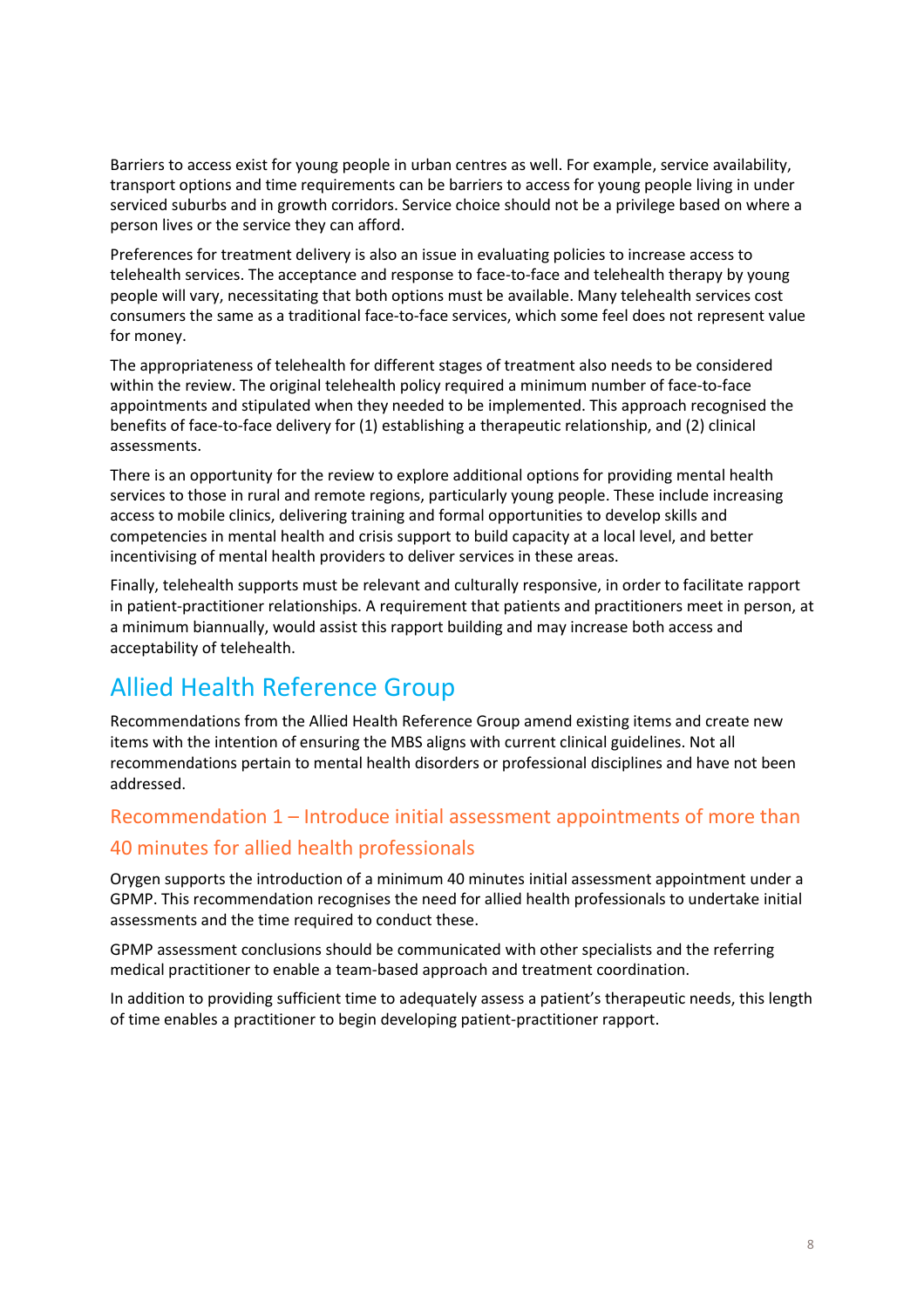# Recommendation 2 – Increase the number of allied health appointments under team care arrangements (TCAs; item 721 and 723) by stratifying patients to identify those with more complex care requirements

The current level of access to only five MBS-funded allied health appointments is often insufficient for young people with chronic, and often comorbid, conditions. By increasing the number of allied health appointments available under team care arrangements, the Reference Group recognises that a young person will often benefit from treatment support in multiple domains. For example, dietetics and exercise physiology strongly support psychological therapy for young people.

Removing the need to choose one treatment type over another will optimise care design for a young person and reduce any potential for stress and confusion often involved in making this choice.

### Recommendation 5 – Conduct a systematic review of the evidence for group allied health interventions to inform future models of care

Evidence-based treatment is a fundamental foundation for providing optimal health care. As a research and service provider, Orygen understands the value of evidence-based mental health care. Orygen suggests this recommendation should also include funding for the development of professional guidelines and a strategic implementation plan to enable the widest uptake of evidencebased practice.

Orygen would like to see young people experiencing mental ill-health included in the list of cohorts identified by the Allied Health Reference Group that would benefit from group interventions (e.g. exercise physiology) under the MBS item M9 (Allied Health Group Services).

#### Recommendation 9 – Improve access to M10 treatment items as group therapy

Orygen supports the inclusion of MBS items that specifically provide additional access and support to children and young people with significant mental health needs, such as Autism Spectrum Disorder.

#### Recommendation 11 – Improve access to the ASD and eligible disability

#### assessment to people under 25

Orygen supports the inclusion of a recommendation to provide children and young people with greater access and support by increasing the age limits on the outlined items.

#### Recommendation 13 – Support the codifying of allied health research and

#### evidence

Orygen supports research to enhance the available evidence-base for allied health treatments for young people.

#### Recommendation 15 – Pilot non-fee-for-service allied health payment models

The piloting of non-fee-for-service allied health payment models should be as part of a package of care that considers a young person's mental, physical and sexual health. Any pilot should include a trail site in a cluster of headspace centres. A cluster approach would ensure sufficient volume and enable allocation of resources as required.

A pilot non-fee-for-service allied health payment models should require: